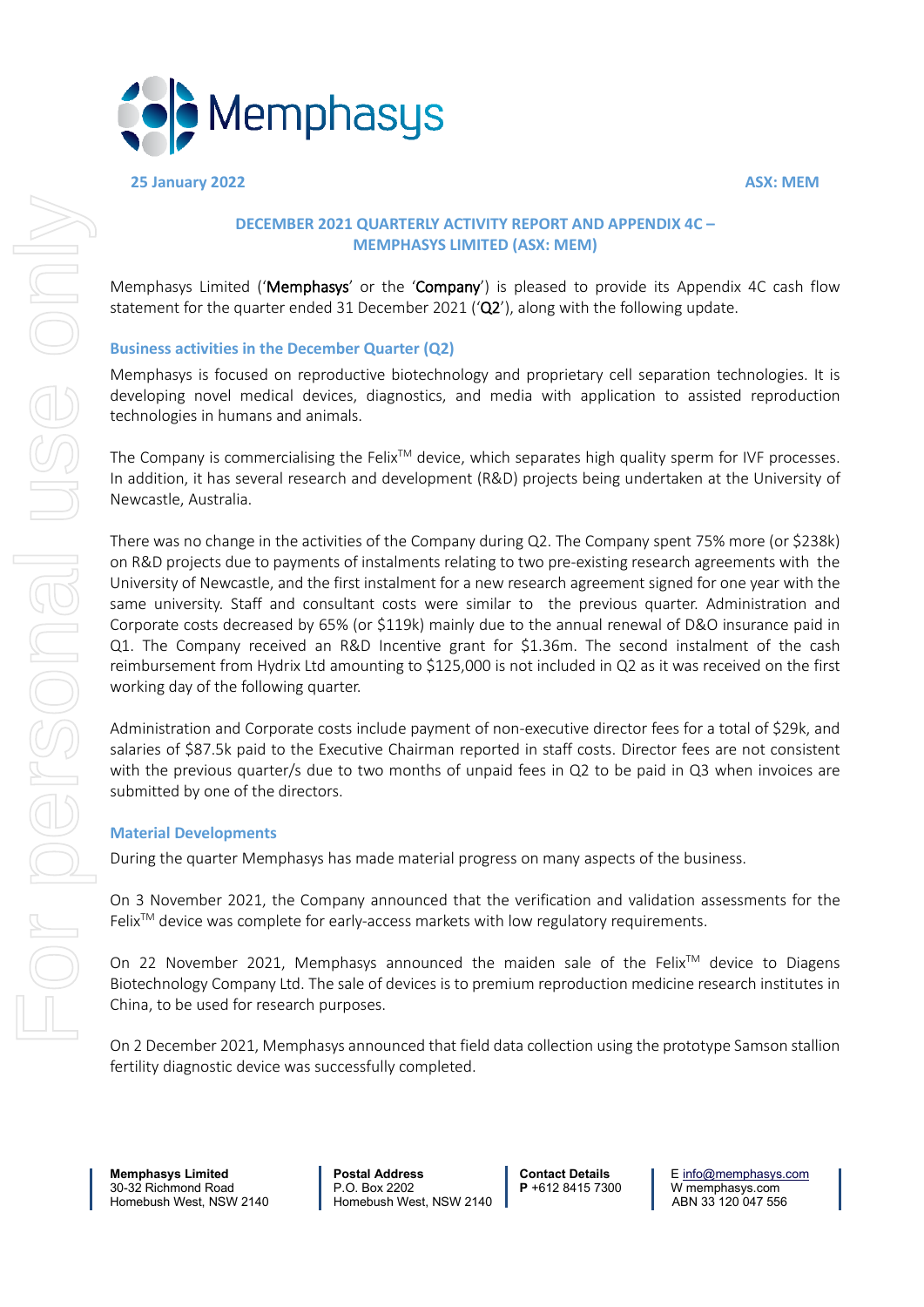For personal use only For personal use only

On 20 December 2021, the Company announced that it had reached an important milestone, with the first commercial sale of its Felix<sup>™</sup> device (and a batch of single-use cartridges) for clinical IVF use to the Womens Centre in Coimbatore, India.

This announcement was approved by the Board of Memphasys.

### For further information, please contact:

Memphasys Limited Alison Coutts Executive Chairman (02) 8415-7300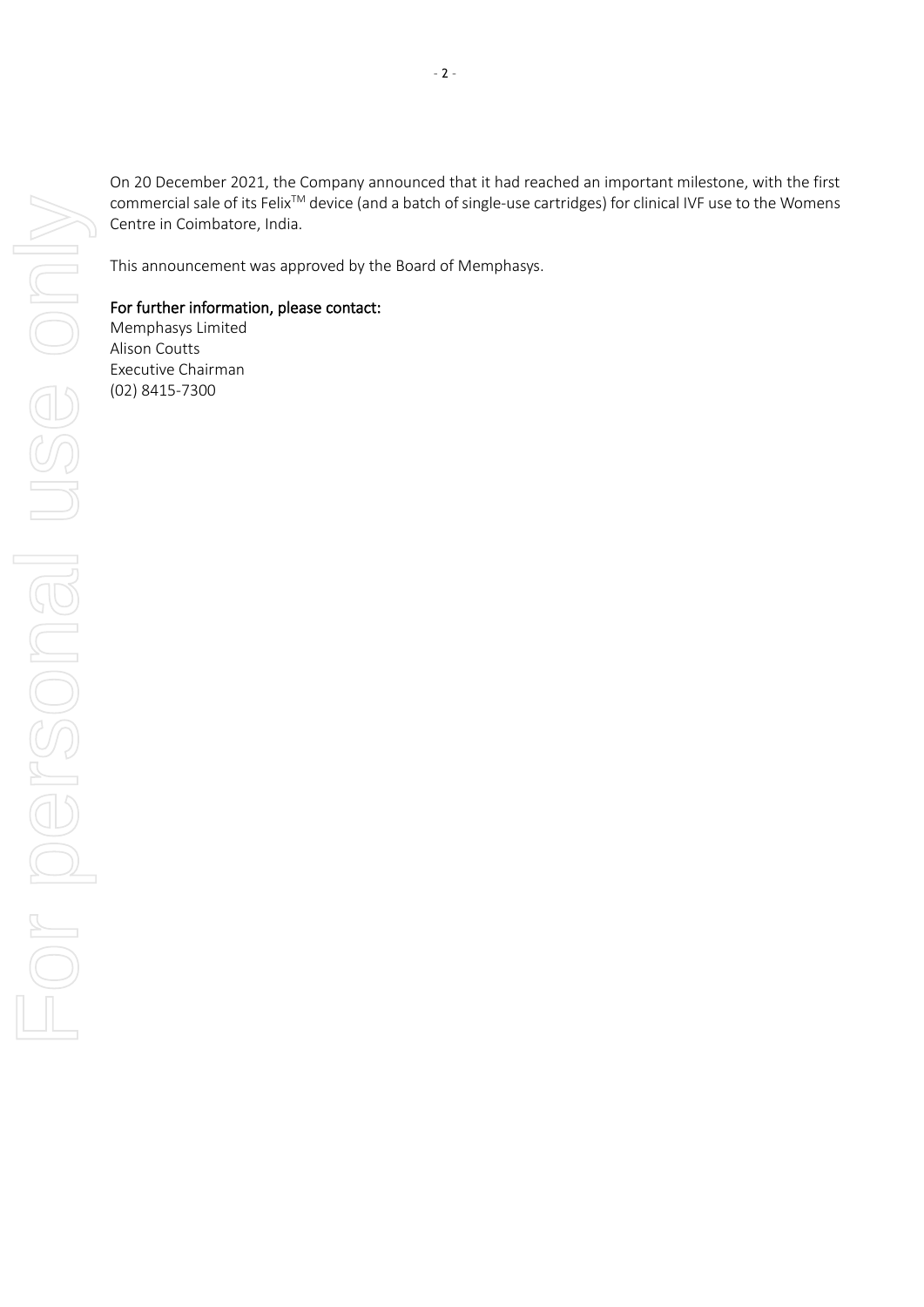## **Appendix 4C**

### **Quarterly cash flow report for entities subject to Listing Rule 4.7B**

# **Name of entity**

| Memphasys Limited |                                   |  |  |
|-------------------|-----------------------------------|--|--|
| ABN               | Quarter ended ("current quarter") |  |  |
| 33 120 047 556    | ⊟ 31 December 2021                |  |  |

|     | <b>Consolidated statement of cash flows</b>                           | <b>Current quarter</b><br>\$A'000 | Year to date (6<br>months)<br>\$A'000 |
|-----|-----------------------------------------------------------------------|-----------------------------------|---------------------------------------|
| 1.  | Cash flows from operating activities                                  |                                   |                                       |
| 1.1 | Receipts from customers                                               |                                   |                                       |
| 1.2 | Payments for                                                          |                                   |                                       |
|     | research and development<br>(a)                                       | (557)                             | (876)                                 |
|     | (b)<br>product manufacturing and operating<br>costs                   | (69)                              | (69)                                  |
|     | advertising and marketing<br>(c)                                      | (18)                              | (18)                                  |
|     | leased assets<br>(d)                                                  | (44)                              | (102)                                 |
|     | staff costs<br>(e)                                                    | (483)                             | (967)                                 |
|     | (f)<br>administration and corporate costs                             | (225)                             | (569)                                 |
| 1.3 | Dividends received (see note 3)                                       |                                   |                                       |
| 1.4 | Interest received                                                     |                                   |                                       |
| 1.5 | Interest and other costs of finance paid                              |                                   |                                       |
| 1.6 | Income taxes paid                                                     |                                   |                                       |
| 1.7 | Government grants and tax incentives                                  | 1,360                             | 1,380                                 |
| 1.8 | Other (first instalment reimbursement<br>amount received from Hydrix) |                                   | 125                                   |
| 1.9 | Net cash from / (used in) operating<br>activities                     | (35)                              | (1,095)                               |

| 2.  | Cash flows from investing activities |   |  |
|-----|--------------------------------------|---|--|
| 2.1 | Payments to acquire or for:          |   |  |
|     | entities<br>la                       |   |  |
|     | businesses<br>(b                     |   |  |
|     | property, plant and equipment<br>(C) |   |  |
|     | investments<br>(d                    |   |  |
|     | intellectual property<br>(e)         | - |  |

ASX Listing Rules Appendix 4C (17/07/20) **Page 1** + See chapter 19 of the ASX Listing Rules for defined terms.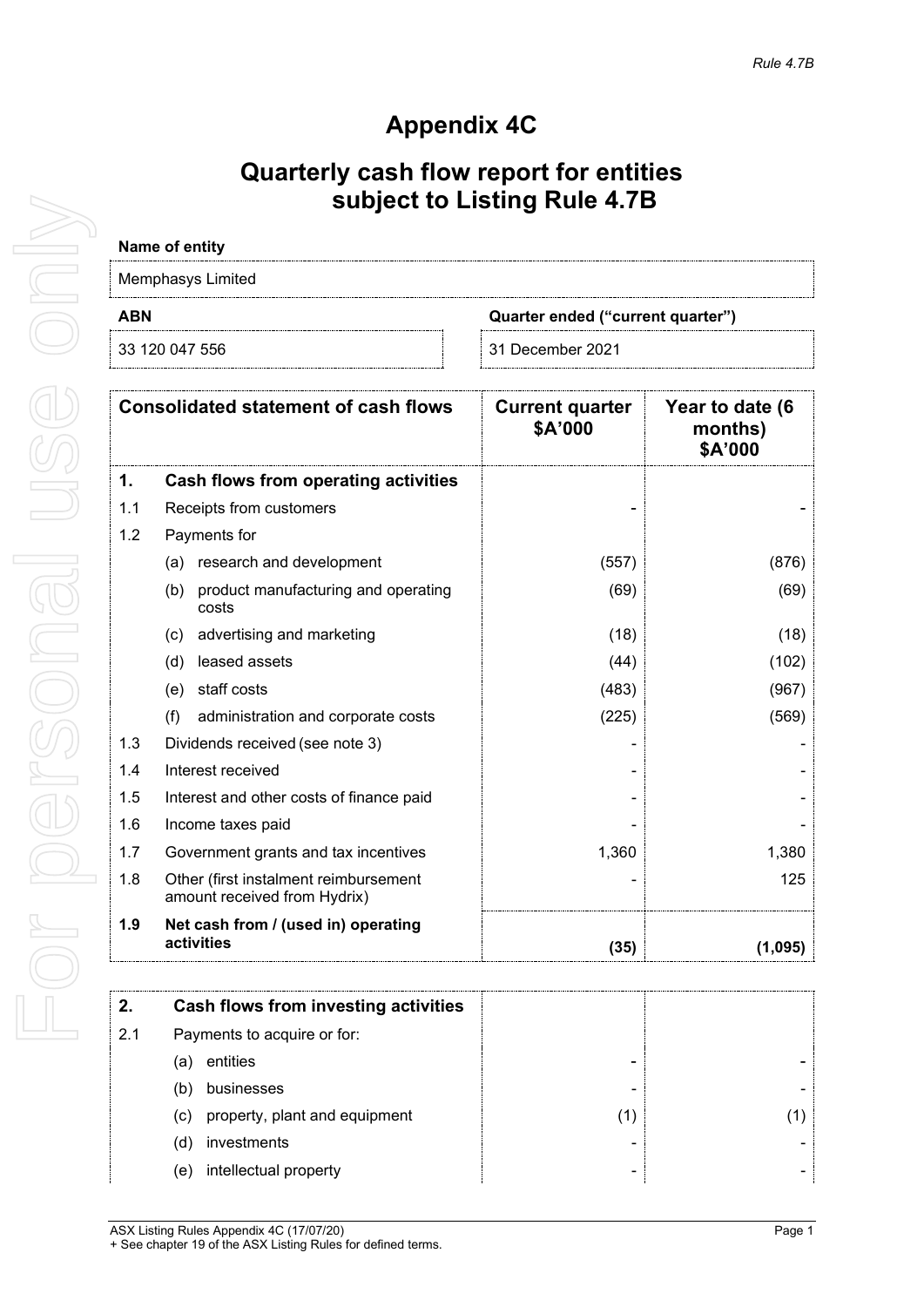|               | <b>Consolidated statement of cash flows</b>       | <b>Current quarter</b><br>\$A'000 | Year to date (6<br>months)<br>\$A'000 |
|---------------|---------------------------------------------------|-----------------------------------|---------------------------------------|
|               | other non-current assets<br>(t)                   |                                   |                                       |
| $2.2^{\circ}$ | Proceeds from disposal of:                        |                                   |                                       |
|               | entities<br>(a)                                   |                                   |                                       |
|               | (b)<br>businesses                                 |                                   |                                       |
|               | property, plant and equipment<br>(c)              |                                   |                                       |
|               | (d)<br>investments                                |                                   |                                       |
|               | intellectual property<br>(e)                      |                                   |                                       |
|               | other non-current assets<br>(f)                   |                                   |                                       |
| 2.3           | Cash flows from loans to other entities           |                                   |                                       |
| 2.4           | Dividends received (see note 3)                   |                                   |                                       |
| 2.5           | Other (provide details if material)               |                                   |                                       |
| 2.6           | Net cash from / (used in) investing<br>activities | (1)                               |                                       |

| 3.   | Cash flows from financing activities                                                          |     |       |
|------|-----------------------------------------------------------------------------------------------|-----|-------|
| 3.1  | Proceeds from issues of equity securities<br>(excluding convertible debt securities)          |     |       |
| 3.2  | Proceeds from issue of convertible debt<br>securities                                         |     |       |
| 3.3  | Proceeds from exercise of options                                                             |     | 1,076 |
| 3.4  | Transaction costs related to issues of<br>equity securities or convertible debt<br>securities | (5) | (31)  |
| 3.5  | Proceeds from borrowings                                                                      |     |       |
| 3.6  | Repayment of borrowings                                                                       |     |       |
| 3.7  | Transaction costs related to loans and<br>borrowings                                          |     |       |
| 3.8  | Dividends paid                                                                                |     |       |
| 3.9  | Other (provide details if material)                                                           |     |       |
| 3.10 | Net cash from / (used in) financing<br>activities                                             | (5) | 1,045 |

|     | Net increase / (decrease) in cash and<br>cash equivalents for the period |       |       |
|-----|--------------------------------------------------------------------------|-------|-------|
| 4.1 | Cash and cash equivalents at beginning of<br>period                      | 1.993 | 2.003 |
| 4.2 | Net cash from / (used in) operating<br>activities (item 1.9 above)       | (35)  |       |
| 4.3 | Net cash from / (used in) investing activities<br>(item 2.6 above)       |       |       |

For personal use only For personal use only

ASX Listing Rules Appendix 4C (17/07/20) **Page 2**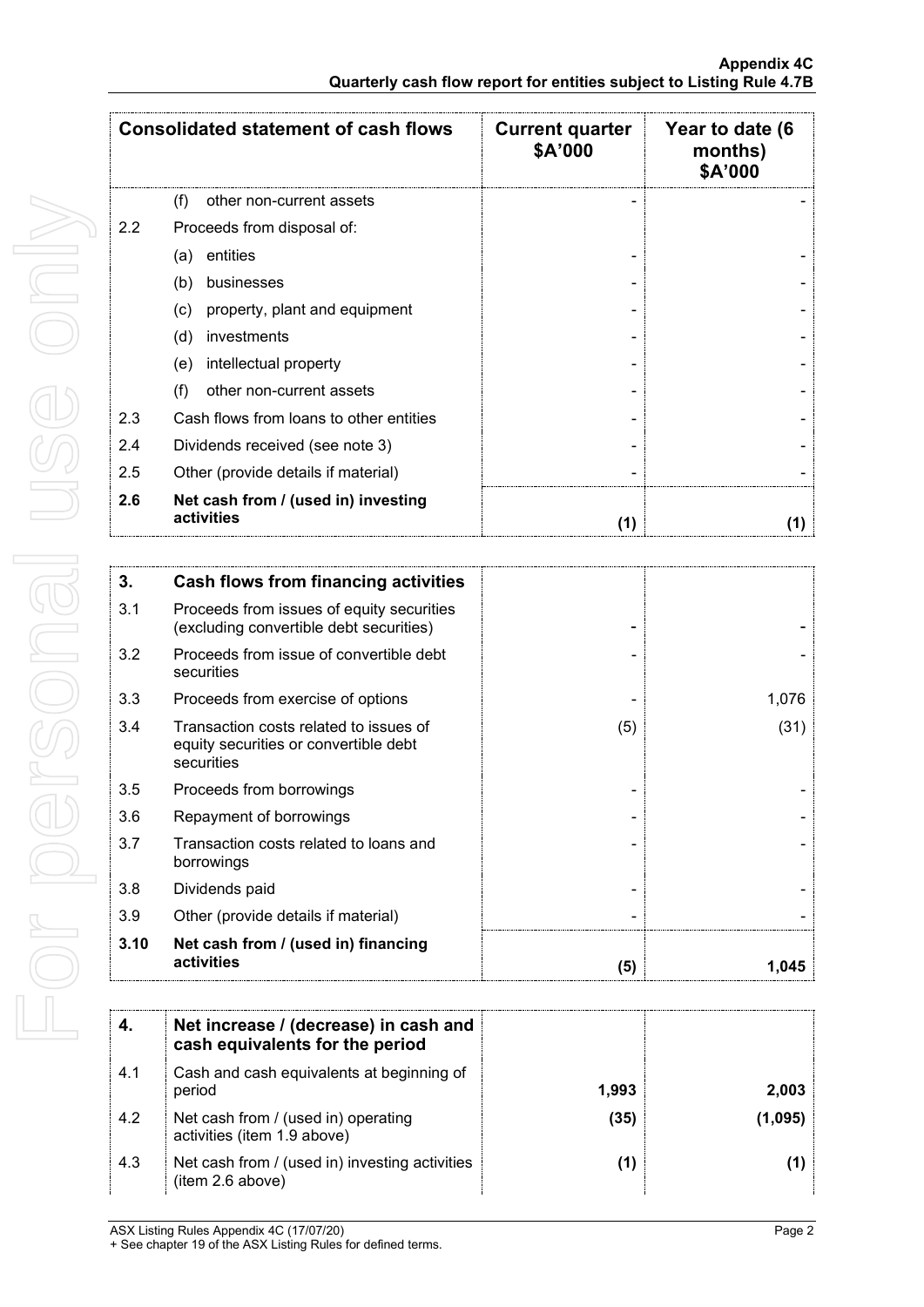| <b>Consolidated statement of cash flows</b> |                                                                     | <b>Current quarter</b><br>\$A'000 | Year to date (6<br>months)<br>\$A'000 |
|---------------------------------------------|---------------------------------------------------------------------|-----------------------------------|---------------------------------------|
| 4.4                                         | Net cash from / (used in) financing activities<br>(item 3.10 above) | 5                                 | 1.045                                 |
| 4.5                                         | Effect of movement in exchange rates on<br>cash held                |                                   |                                       |
| 4.6                                         | Cash and cash equivalents at end of<br>period                       |                                   |                                       |

| 5.  | Reconciliation of cash and cash<br>equivalents<br>at the end of the quarter (as shown in the<br>consolidated statement of cash flows) to the<br>related items in the accounts | <b>Current quarter</b><br>\$A'000 | <b>Previous quarter</b><br>\$A'000 |
|-----|-------------------------------------------------------------------------------------------------------------------------------------------------------------------------------|-----------------------------------|------------------------------------|
| 5.1 | <b>Bank balances</b>                                                                                                                                                          | 1,951                             | 1.993                              |
| 5.2 | Call deposits                                                                                                                                                                 |                                   |                                    |
| 5.3 | <b>Bank overdrafts</b>                                                                                                                                                        |                                   |                                    |
| 5.4 | Other (provide details)                                                                                                                                                       |                                   |                                    |
| 5.5 | Cash and cash equivalents at end of<br>quarter (should equal item 4.6 above)                                                                                                  | 1.951                             |                                    |

| 6.                                                                                                                                                          | Payments to related parties of the entity and their<br>associates                          | <b>Current quarter</b><br><b>\$A'000</b> |
|-------------------------------------------------------------------------------------------------------------------------------------------------------------|--------------------------------------------------------------------------------------------|------------------------------------------|
| 6.1                                                                                                                                                         | Aggregate amount of payments to related parties and their<br>associates included in item 1 |                                          |
| 6.2                                                                                                                                                         | Aggregate amount of payments to related parties and their<br>associates included in item 2 |                                          |
| Note: if any amounts are shown in items 6.1 or 6.2, your quarterly activity report must include a description of, and an<br>explanation for, such payments. |                                                                                            |                                          |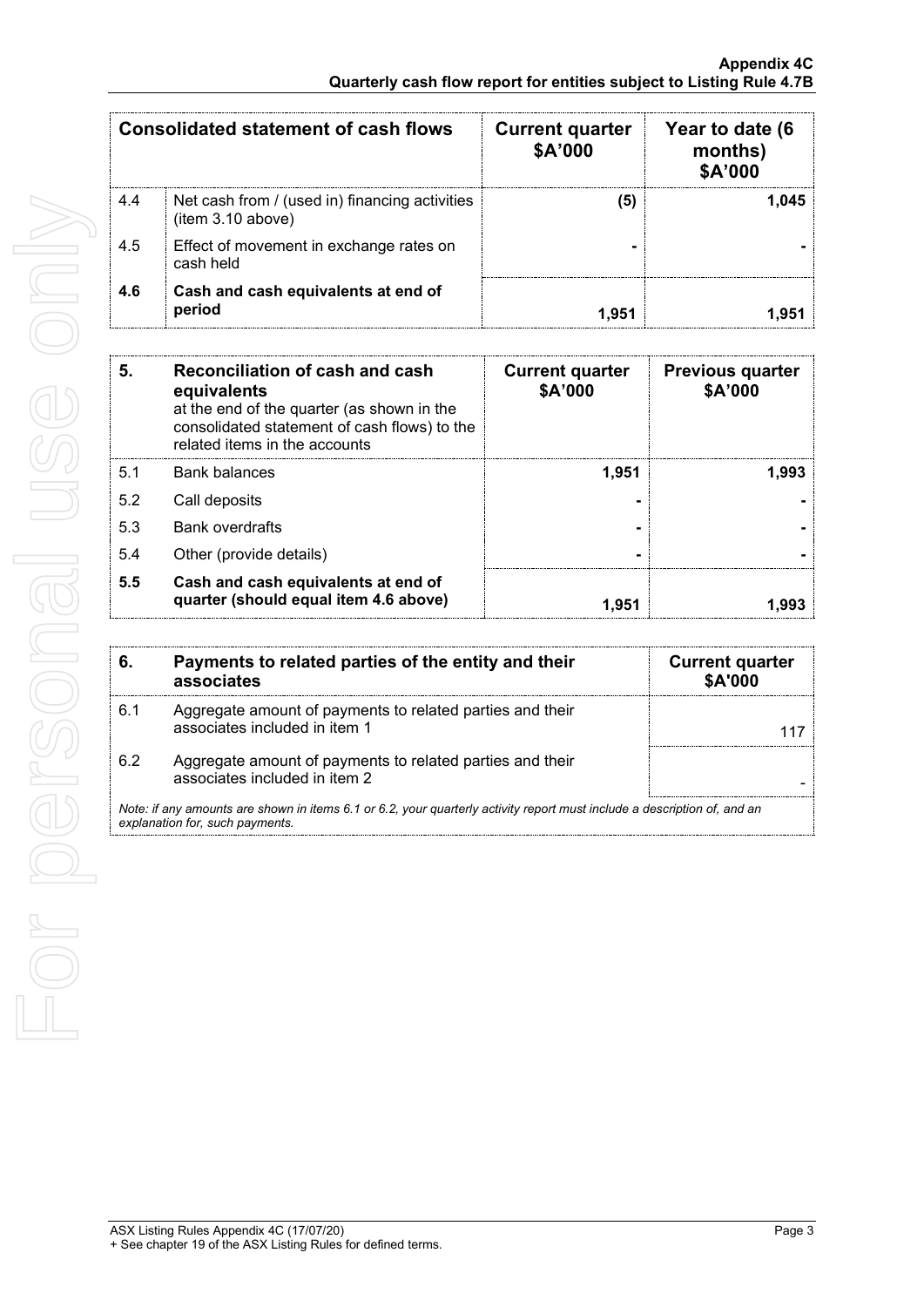÷  $\overline{a}$ 

| 7.  | <b>Financing facilities</b><br>Note: the term "facility' includes all forms of financing<br>arrangements available to the entity.<br>Add notes as necessary for an understanding of the                                                                                                                                                              | <b>Total facility</b><br>amount at quarter<br>end | Amount drawn at<br>quarter end<br>\$A'000 |
|-----|------------------------------------------------------------------------------------------------------------------------------------------------------------------------------------------------------------------------------------------------------------------------------------------------------------------------------------------------------|---------------------------------------------------|-------------------------------------------|
|     | sources of finance available to the entity.                                                                                                                                                                                                                                                                                                          | \$A'000                                           |                                           |
| 7.1 | Loan facilities                                                                                                                                                                                                                                                                                                                                      | $\blacksquare$                                    |                                           |
| 7.2 | Credit standby arrangements                                                                                                                                                                                                                                                                                                                          | $\blacksquare$                                    |                                           |
| 7.3 | Other (please specify)                                                                                                                                                                                                                                                                                                                               | -                                                 |                                           |
| 7.4 | <b>Total financing facilities</b>                                                                                                                                                                                                                                                                                                                    |                                                   |                                           |
| 7.5 | Unused financing facilities available at quarter end                                                                                                                                                                                                                                                                                                 |                                                   |                                           |
| 7.6 | Include in the box below a description of each facility above, including the lender, interest<br>rate, maturity date and whether it is secured or unsecured. If any additional financing<br>facilities have been entered into or are proposed to be entered into after quarter end,<br>include a note providing details of those facilities as well. |                                                   |                                           |
|     |                                                                                                                                                                                                                                                                                                                                                      |                                                   |                                           |

| 8.  |                                                                                                                                                                                                                                 | Estimated cash available for future operating activities                                                                                                                                                       | \$A'000 |  |
|-----|---------------------------------------------------------------------------------------------------------------------------------------------------------------------------------------------------------------------------------|----------------------------------------------------------------------------------------------------------------------------------------------------------------------------------------------------------------|---------|--|
| 8.1 | Net cash from / (used in) operating activities (item 1.9)                                                                                                                                                                       |                                                                                                                                                                                                                | (35)    |  |
| 8.2 |                                                                                                                                                                                                                                 | Cash and cash equivalents at quarter end (item 4.6)                                                                                                                                                            | 1,951   |  |
| 8.3 |                                                                                                                                                                                                                                 | Unused finance facilities available at quarter end (item 7.5)                                                                                                                                                  |         |  |
| 8.4 |                                                                                                                                                                                                                                 | Total available funding (item $8.2 +$ item $8.3$ )                                                                                                                                                             | 1,951   |  |
| 8.5 | item $8.1$ )                                                                                                                                                                                                                    | Estimated quarters of funding available (item 8.4 divided by                                                                                                                                                   | 55      |  |
|     |                                                                                                                                                                                                                                 | Note: if the entity has reported positive net operating cash flows in item 1.9, answer item 8.5 as "N/A". Otherwise, a<br>figure for the estimated quarters of funding available must be included in item 8.5. |         |  |
| 8.6 | If item 8.5 is less than 2 quarters, please provide answers to the following questions:                                                                                                                                         |                                                                                                                                                                                                                |         |  |
|     | 8.6.1<br>Does the entity expect that it will continue to have the current level of net operating<br>cash flows for the time being and, if not, why not?                                                                         |                                                                                                                                                                                                                |         |  |
|     | Answer:                                                                                                                                                                                                                         |                                                                                                                                                                                                                |         |  |
|     | Has the entity taken any steps, or does it propose to take any steps, to raise further<br>8.6.2<br>cash to fund its operations and, if so, what are those steps and how likely does it<br>believe that they will be successful? |                                                                                                                                                                                                                |         |  |
|     | Answer:                                                                                                                                                                                                                         |                                                                                                                                                                                                                |         |  |
|     | 8.6.3                                                                                                                                                                                                                           | Does the entity expect to be able to continue its operations and to meet its business<br>objectives and, if so, on what basis?                                                                                 |         |  |

Answer:

*Note: where item 8.5 is less than 2 quarters, all of questions 8.6.1, 8.6.2 and 8.6.3 above must be answered.*